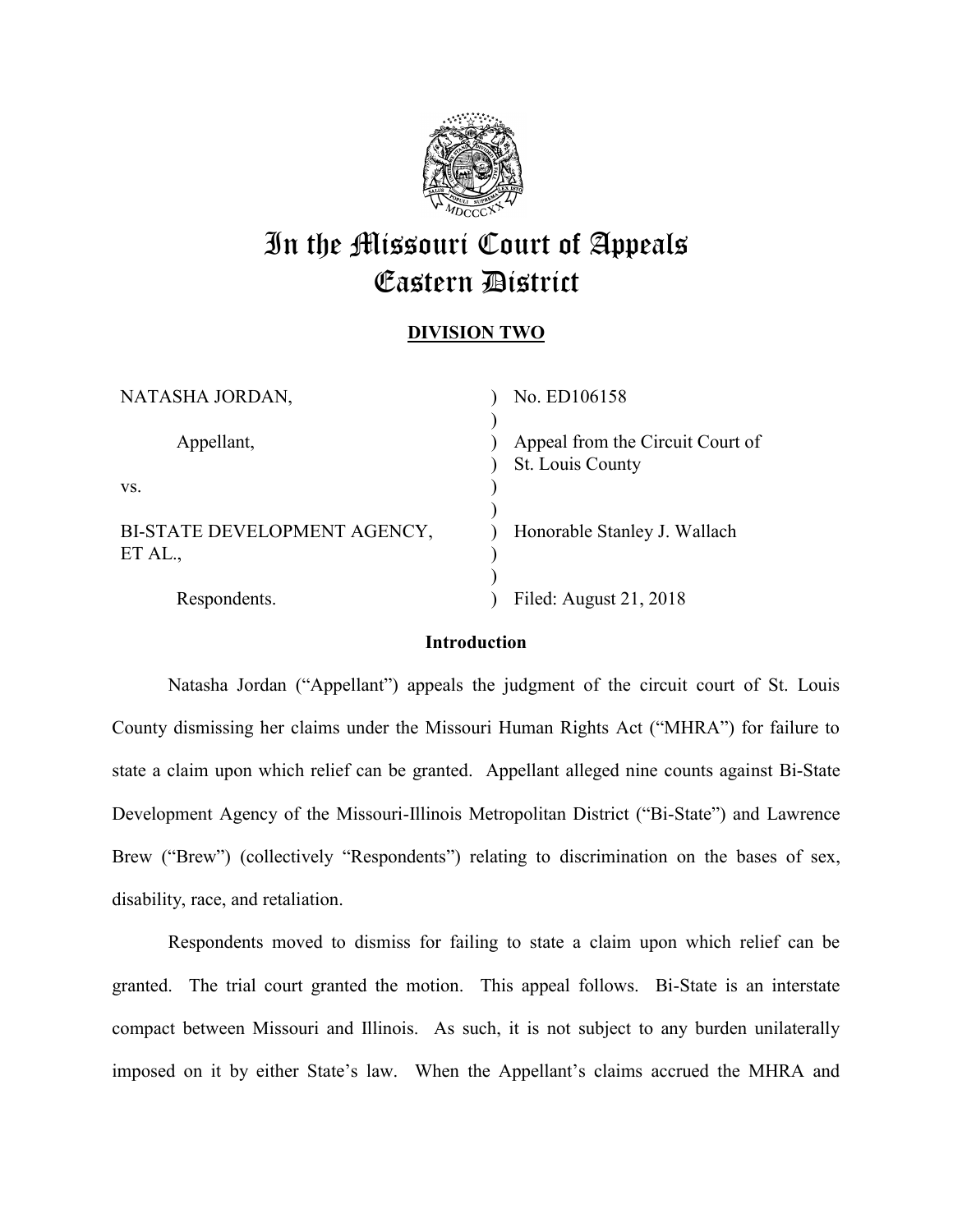Illinois Human Rights Act ("IHRA") had different burdens of proof. The MHRA imposed a burden on Bi-State that the IHRA does not. We are therefore constrained to affirm.

#### **Factual and Procedural Background**

Appellant is an African-American female employed as a bus driver for Bi-State from 2006 until April 2016 when she filed her petition in the circuit court. The petition alleges that Brew was her supervisor at different points in time during her employment with Bi-State, that he sexually harassed her while he was her supervisor, and that he retaliated against her after she rejected his advances. The petition alleges that Brew retaliated by issuing disciplinary points against her and that he later issued Appellant disciplinary points whenever she took medical leave. Additionally, she alleges that Brew and other Bi-State supervisors arranged a disciplinary meeting in retaliation for the charges of discrimination she filed with the Missouri Commission on Human Rights ("MCHR"). She asserts she was not provided a union representative and that Caucasian employees received union representation during disciplinary hearings. The MCHR issued Appellant a notice of a right to sue and she subsequently filed her petition.

Respondents moved to dismiss for failure to state a claim upon which relief may be granted. They asserted that Bi-State is the creation of an interstate compact between Missouri and Illinois and that the MHRA would impose an impermissible unilateral burden on Bi-State. They argued that when Appellant filed her claim, the burden of proof under the MHRA was the "contributing factor" standard, a less stringent standard of proof for employment discrimination claims than the IHRA. Appellant argued the MHRA and IHRA were "complementary or parallel laws" and the MHRA placed no impermissible burden upon Bi-State.

The circuit court granted the motion to dismiss. It adopted Bi-State's position that the IHRA and MHRA's different standards of proof were dispositive. The circuit court explained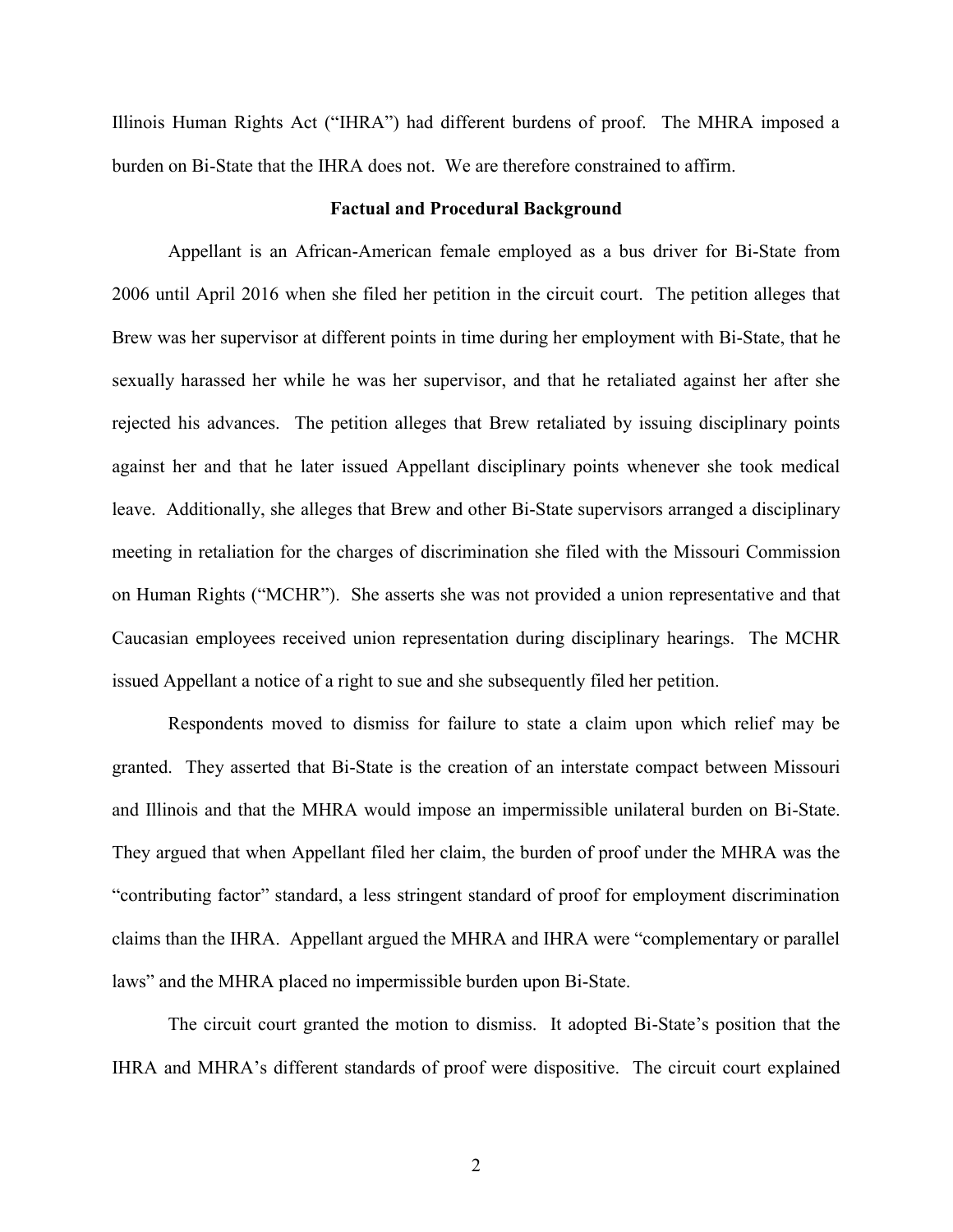that courts generally interpret the IHRA to be practically identical to federal Title VII discrimination claims. Title VII and the IHRA employ a "motivating factor" standard, which is more stringent than the "contributing factor" standard employed under the MHRA at the time of Appellant's filing.<sup>1</sup> The court concluded that Respondents were therefore not subject to suit because the MHRA impermissibly imposed a unilateral burden on Bi-State.

#### **Standard of Review**

We review the dismissal for failure to state a claim upon which relief can be granted *de novo*. *Anderson v. Union Elec. Co.*, 463 S.W.3d 783, 786 (Mo. banc 2015). We review whether the petition states a cause of action. *Id.* It is "reviewed in an almost academic manner, to determine if the facts alleged meet the elements of a recognized cause of action." *State ex rel. Henley v. Bickel*, 285 S.W.3d 327, 329 (Mo. banc 2009). "In order to avoid dismissal, the petition must invoke 'substantive principles of law entitling plaintiff to relief and . . . ultimate facts informing the defendant of that which plaintiff will attempt to establish at trial.'" *Otte v. Edwards*, 370 S.W.3d 898, 900 (Mo. App. E.D. 2012).

#### **Discussion**

The Appellant raises two points on appeal. She argues in Point I the trial court erred in dismissing her petition because the MHRA and IHRA are complementary or parallel laws. She argues in Point II she exhausted her administrative remedies prior to filing her petition. Point I is dispositive of Appellant's appeal.

Illinois and Missouri entered the compact that created Bi-State in 1949. § 70.370 RSMo 2016; 45 Ill. Comp. Stat. 110/1. The purpose of creating Bi-State was to "provide a unified mass

<sup>&</sup>lt;sup>1</sup> The Missouri legislature amended the MHRA in 2017. Mo. Human Rights Act, ch. 395, sec. 230.010, § 230.010 (2017). Missouri now employs a "motivating factor" burden of proof. *Id.* The amendment went into effect on 8/28/2017. *Id.* The amendments to the MHRA are not applicable to this case.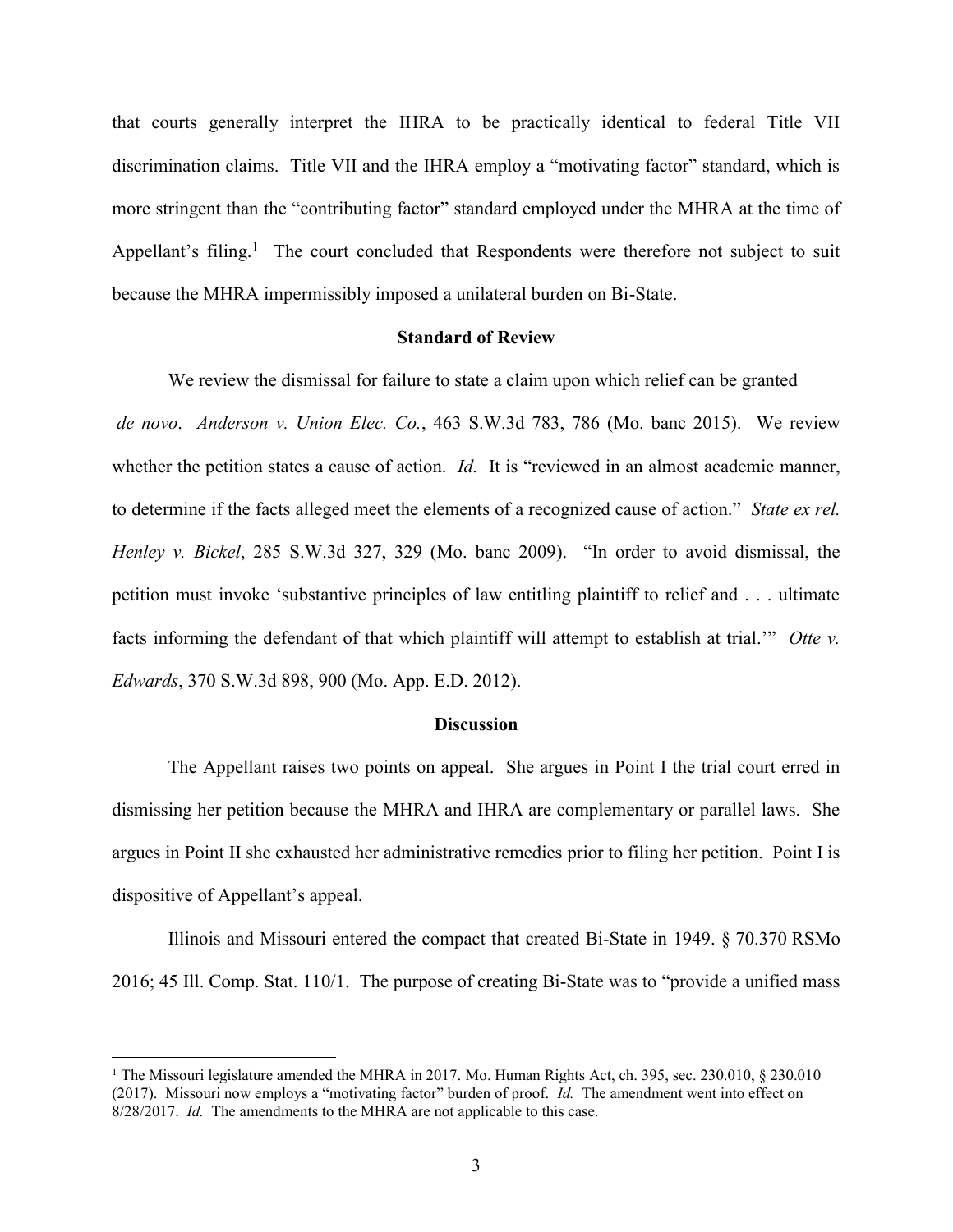transportation system" that benefits both Illinois and Missouri. *See Bartlett v. Bi-State Dev. Agency,* 827 S.W.2d 267, 269 (Mo. Ct. App. E.D. 1992).

#### *A. Interstate Compacts*

The Compact Clause ("the Clause") of the U.S. Constitution permits states to enter into interstate compacts pursuant to congressional approval. U.S. Const. art. I, § 10, cl. 3. Interstate compacts "represent a political compromise between states, not a commercial transaction." *KMOV TV, Inc. v. Bi-State Dev. Agency of the Missouri-Illinois Metro. Dist*., 625 F. Supp. 2d 808, 810 (E.D. Mo. 2008). Bi-state entities created pursuant to the Clause are unique because three separate sovereigns are involved—the federal government and two states. *Hess v. Port Authority of Trans-Hudson Corp*., 513 U.S. 30, 41 (1994). It is the nature of interstate compacts they "shift[] a part of a state's authority to another state or states, or to the agency the several states jointly create to run the compact." *KMOV*, 625 F. Supp. 2d at 810. In a bi-state compact, one state may not enact legislation that unilaterally imposes burdens upon the compact "absent the concurrence of the other signatories." *Bi-State Dev. Agency of the Missouri-Illinois Metro. District v. Dir. of Revenue*, 781 S.W.2d 80, 82 (Mo. banc 1989). There is no consensus amongst courts over the meaning of "concurrence." The majority view is the "application of states' laws to the compact [is proper only] if the states' legislation contains an express statement that they intend to amend the compact." *KMOV*, 625 F. Supp. 2d at 812; *see also Malverty v. Waterfront Comm'n of New York Harbor*, 524 N.E. 2d 421 422 (N.Y. App. Div. 1998) (holding only legislation with the express legislative approval of the other state may affect the compact).

### *B. Redbird Engineering*

Missouri is in the minority of states which, in limited circumstances, allows an interstate compact to be subject to one state's legislation without the express concurrence of the other state.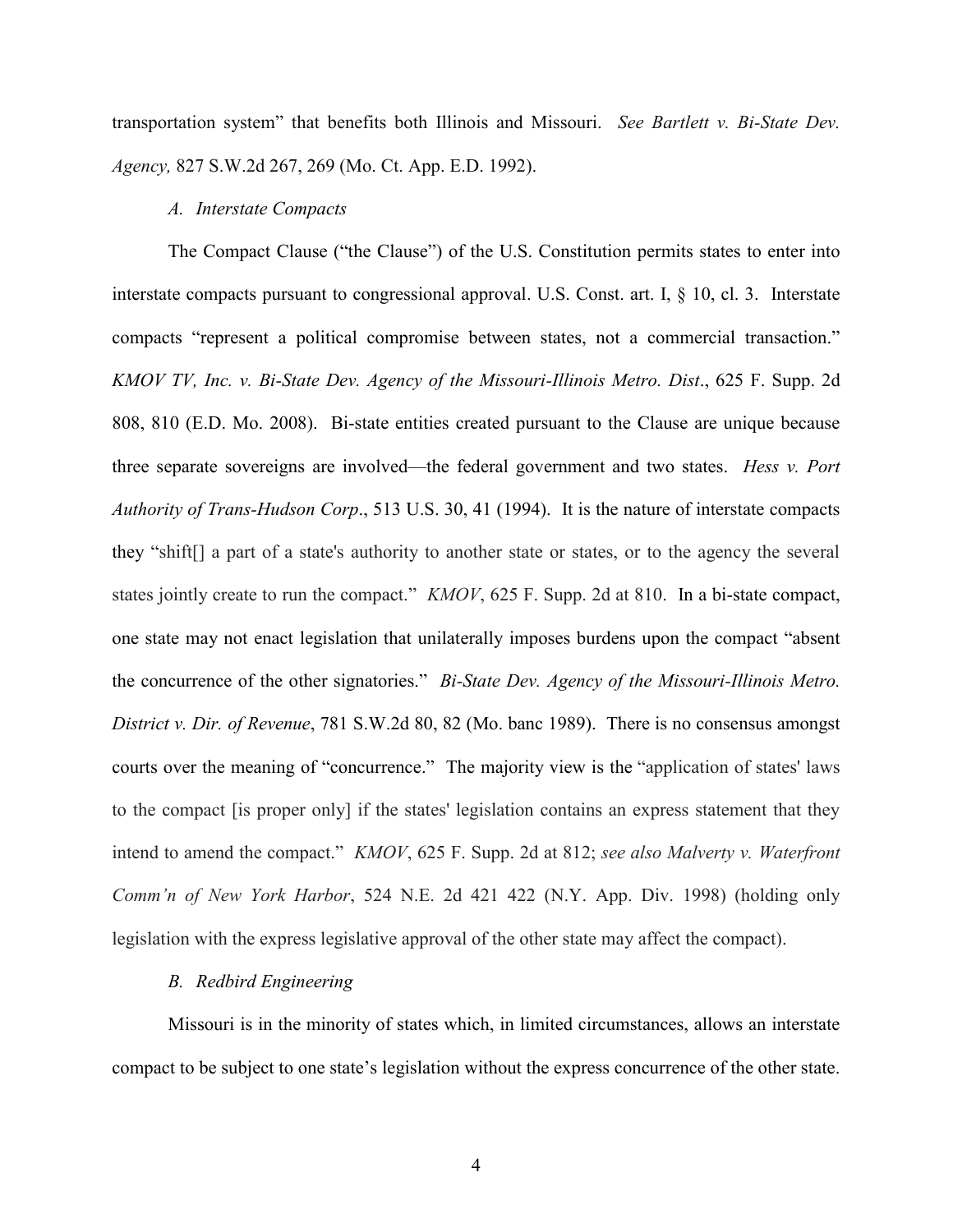*See Redbird Engineering Sales, Inc. v Bi-State Dev. Agency of Missouri-Illinois Metro. Dist.*, 806 S.W.2d 601 (Mo. App. ED. 1991). In *Redbird*, we adopted the "complementary or parallel" standard to determine when it is permissible for the legislation of one signatory of an interstate compact to affect the compact.806 S.W.2d 695, 701 (Mo. App. E.D. 1991). In *Redbird*, we acknowledged the principle that "one party to an interstate compact may not enact legislation which would impose burdens upon the compact absent the concurrence of other signatories." *Id. Redbird* derived from this principle the "corollary . . . that the agency may be made subject to complementary or parallel state legislation [of the other state]." *Id.* The complementary and parallel standard is less stringent than the standard used in most state and federal courts. *See, e.g.*, *KMOV TV*, 625 F. Supp. 2d at 813.

In *Redbird*, we determined that the bonding of public works statutes of Missouri and Illinois "were for all intents and purposes identical," and the "courts of each state are in accord as to the construction of their respective acts." We therefore held that Missouri's statute imposed no impermissible unilateral burden on the compact. *Id. Redbird* does not explicitly state that the phrases "for all intents and purposes identical" or "the courts of each state are in accord as to the construction of their respective acts" constitute a bright-line test for whether legislation is complementary and parallel, nor does it otherwise provide significant guidance on the proper application of the standard. However, we find *Redbird* instructive.

The MHRA and IHRA are similar on a general level, as both address employment discrimination and retaliation claims. But, as the trial court noted, under the IHRA, an employee must prove discrimination was the "motivating factor" in the challenged employment decision(s). When Appellant filed her petition, the standard for MHRA claims was whether discrimination was a "contributing factor" in the challenged employment decision(s).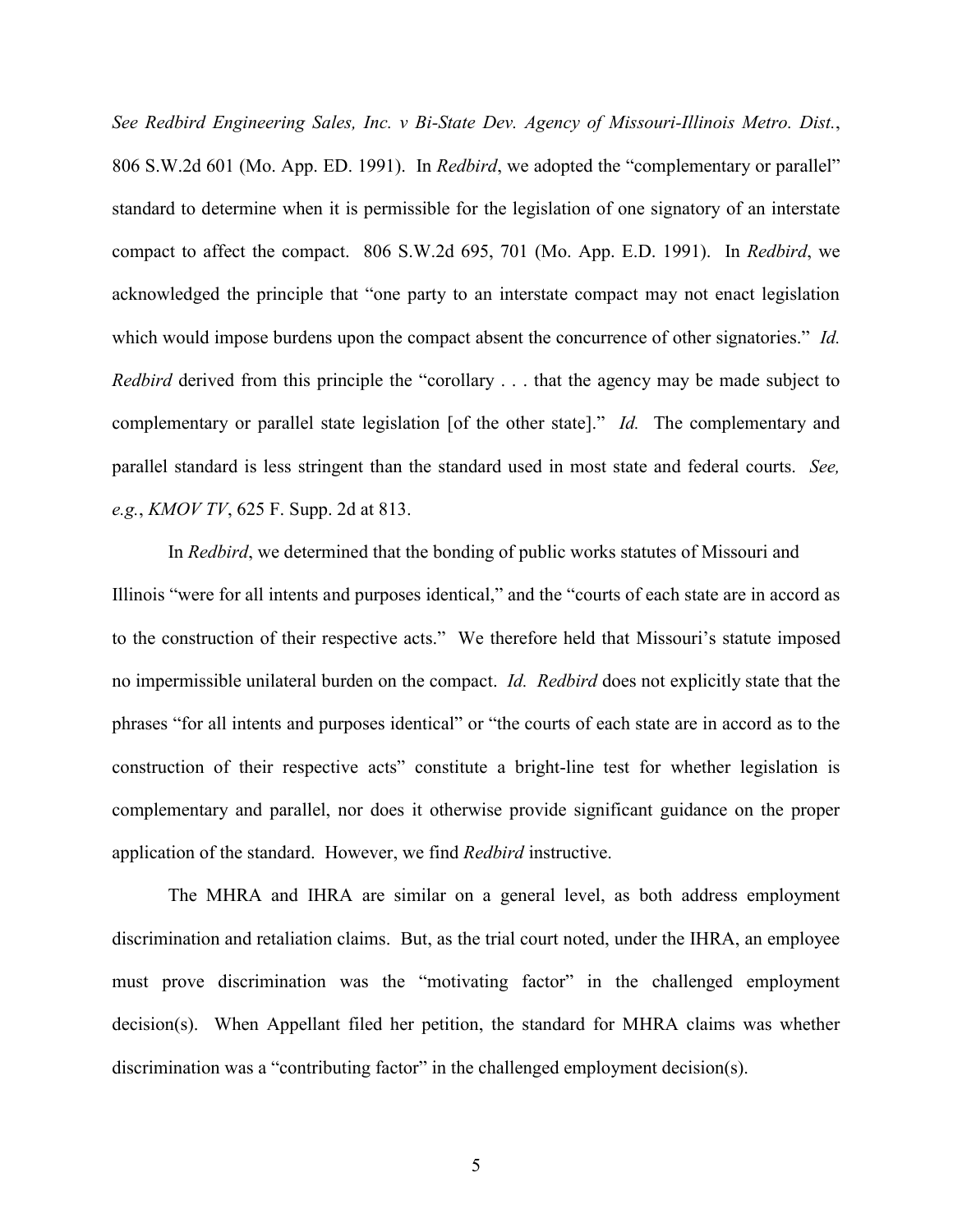Supreme Court of Missouri and Eight Circuit Court of Appeals case law support the proposition that liability under the contributing factor standard increased employer liability compared to the motivating factor standard. *See, e.g.*, *Daughtery v. City of Maryland Heights*, 231 S.W.3d 814, 818-19 (Mo. banc 2007) ("Missouri's discrimination safeguards under the MHRA . . . are not identical to the [motivating factor standard] and can offer greater discrimination protection."); *Wierman v. Casey's General Stores*, 638 F.3d 984, 1002-03 (8th Cir. 2011) (affirming grant of summary judgment for employer under the motivating factor standard but remanding under the contributing factor standard because there was a genuine issue of material fact). Furthermore, as the circuit court noted in its judgment, if there was no difference between the pre- and post-amendment MHRA, the 2017 amendment would have been pointless.

Appellant argues any impermissible unilateral burden imposed by the MHRA was "offset" by the IHRA's broad protections for sexual discrimination. Appellant's arguments are not persuasive. When the Appellant underscores the differences between the MHRA and IHRA it weighs against a finding that the statutes are "parallel." Additionally, Appellant provides no authority for the "offset" proposition. Further, the broadening of potential liability introduced by the contributing factor standard belies the notion that the MHRA and IHRA are "complementary." The contributing factor standard increased the risk of an employer incurring liability for employment discrimination in Missouri. It increased the burden placed on employers. The increased burden on employers cannot be deemed "complementary" because the IHRA had fixed a higher burden of proof for the same type of claim.

At oral argument, Appellant asserted the differences between motivating factor and contributing factor are not meaningful in a jury trial. Appellant's assertion is untenable,

6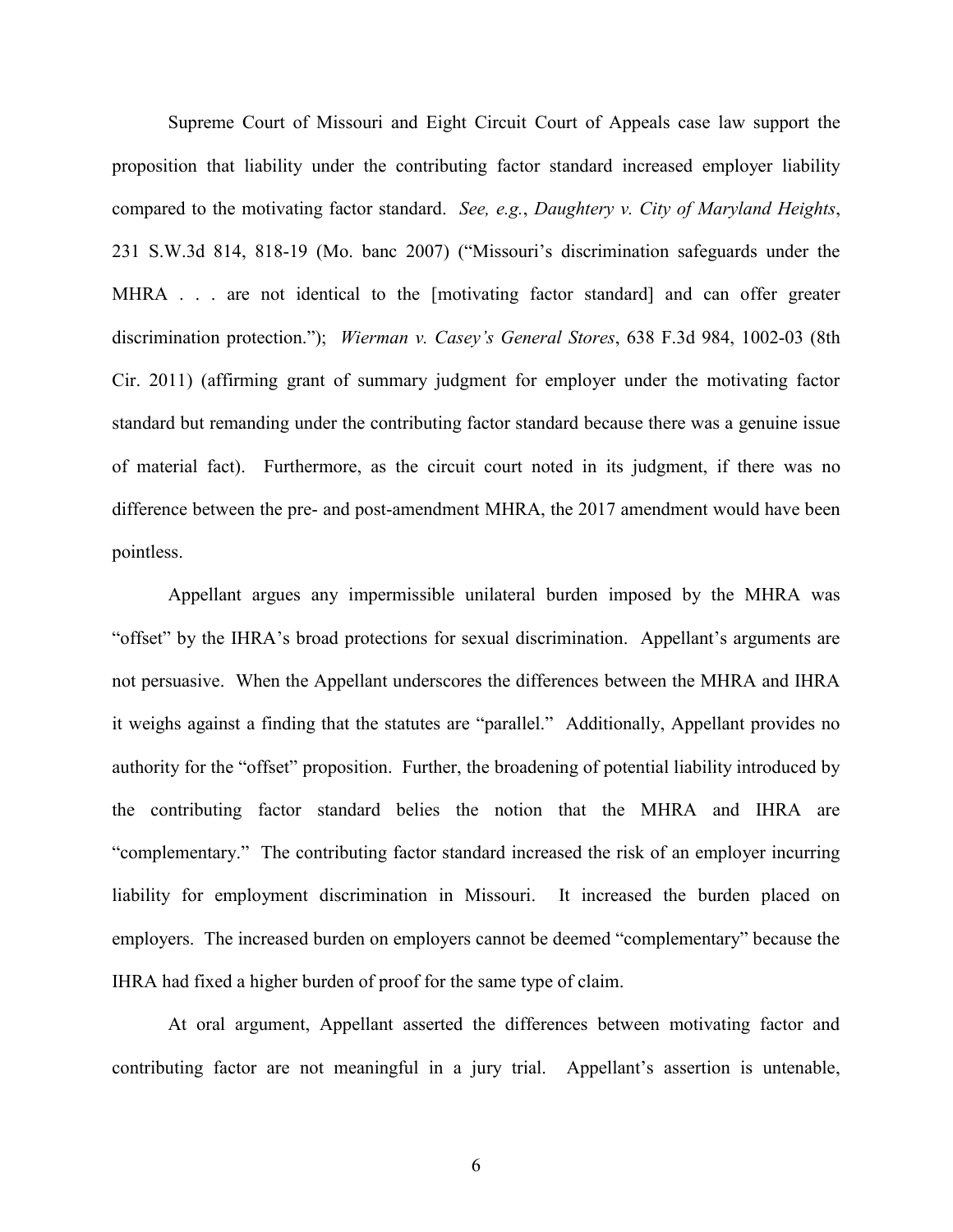particularly when viewed in the light of the Eight Circuit's holding in *Wierman* and our Supreme Court's statements in *Daughtery*. With differing burdens of proof the MHRA and IHRA are not identical for all intents and purposes.

Furthermore, in *Redbird*, the "courts of each state" were in "accord as to the construction of their respective acts." *Redbird*, 806 S.W.2d at 792. That judicial accord is not present in this case. Before *Daughtery* the burden of proof in Missouri was motivating factor. *See e.g.*, *Midwest Oil Co. v. Missouri Comm'n on Human Rights*, 679 S.W.2d 842, 845 (Mo. banc 1984). After *Daughtery* the burden of proof was contributing factor. *Daughtery*, 231 S.W.3d 814, 818-19 (Mo. banc 2007). Illinois courts construe the burden of proof under their act to be "motivating factor." *Zaderko v. Ill. Human Rights Comm'n*, 545 N.E.2d 684, 687 (Ill. 1981) ("In analyzing employment discrimination actions brought under the Human Rights Act . . . the Illinois appellate court[s] have adopted the analytical framework set forth in United States Supreme Court decisions . . . under Title VII of the Civil Rights Act of 1964 and the Age Discrimination in Employment Act.") (citations omitted). Therefore, the courts of each state were clearly not in "accord as to the construction of their respective acts," at the time Appellant filed her petition.

In sum, the increase in potential employer liability that accompanied the different burdens of proof under the MHRA and IHRA imposed an impermissible unilateral burden on Bi-State. Therefore, the acts were not complementary or parallel under *Redbird*. Respondents are not subject to suit under the MHRA.<sup>2</sup> Point denied.

Our conclusion that Respondents are not subject to the MHRA renders Appellant's Point II moot. Point II is denied.

 <sup>2</sup> Given our conclusion, we decline to address Respondent's argument *Redbird* should no longer be followed. We also refrain from commenting on whether the MHRA and IHRA are now complementary and parallel given Missouri's 2017 legislative changes. Further, Appellant was not without rights to sue Bi-State for employment discrimination. Federal law provides a remedy under Title VII. *See e.g.*, *Miner v. Bi-State Dev. Agency*, 943 F.2d 912, 913 (8th Cir. 1991).